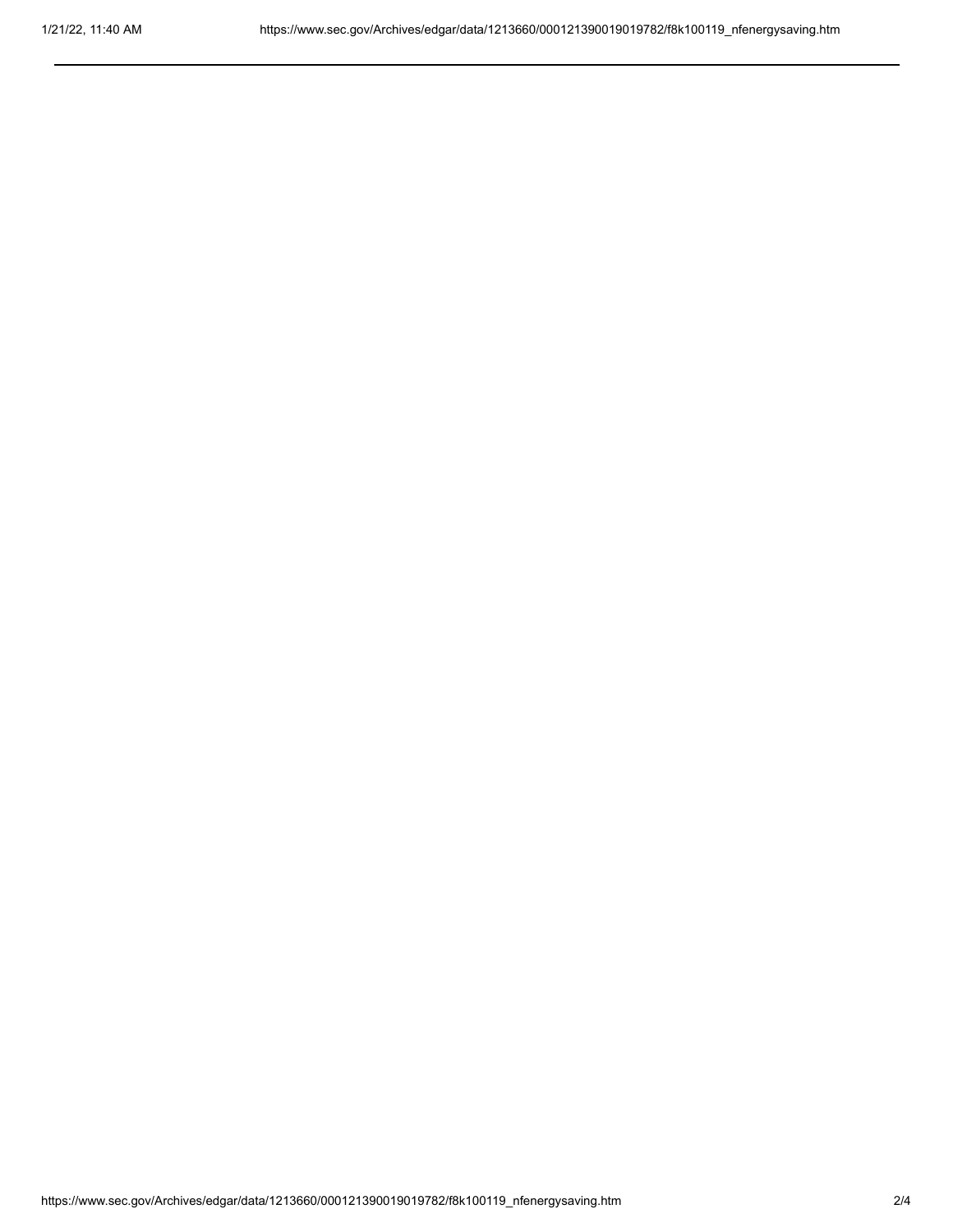### **Item 5.02. Departure of Directors or Certain Officers; Election of Directors; Appointment of Certain Officers; Compensatory Arrangements of Certain Officers.**

Yongquan Bi has resigned as the Chief Executive Officer of the Company, effective October 1, 2019.

Yongquan Bi will remain as the Chairman of the Board.

Mr. Tiewei Song, an existing director of the Company, has been appointed as the Chief Executive Officer of the Company. Mr. Tiewei Song will remain as director.

On October 1, 2019 the Company entered into an employment agreement (the "Executive Employment Agreement") specifying the terms of Mr. Tiewei Song's employment with the Company.

Mr. Tiewei Song's compensation shall consist of an annual base salary of \$500,000. He may also be entitled to termination payments and benefits as described in the Executive Employment Agreement filed herewith.

The Executive Employment Agreement is filed herewith as Exhibit 10.1.

**Tiewei Song** was elected to the Board of Directors on May 18, 2018. Mr. Song is currently serving as both the president and director of Shenyang Langzi Investment Management Co., Ltd., positions which he has held since 2012. From 2008 to 2013, Mr. Song was the chief representative of German Varengold Bank in China. From 1999 to 2008, Mr. Song was the executive director and president of Liaoning Jiachang Group. Mr. Song is a senior corporate executive with extensive experience in capital operation and business management. He is committed to studying capital operation architecture and successfully carried on the strategic planning for many companies. He also serves as a director of BIQI International Holdings Corp (OTCMKTS: BIQIF). Mr. Song graduated from Peking University with bachelor's and masters degrees in mathematics.

#### **Item 9.01 Financial Statements and Exhibits.**

(d) Exhibits.

## **Exhibit No Document**

10.1 Executive [Employment](https://www.sec.gov/Archives/edgar/data/1213660/000121390019019782/f8k100119ex10-1_nfenergy.htm) Agreement dated October 1, 2019